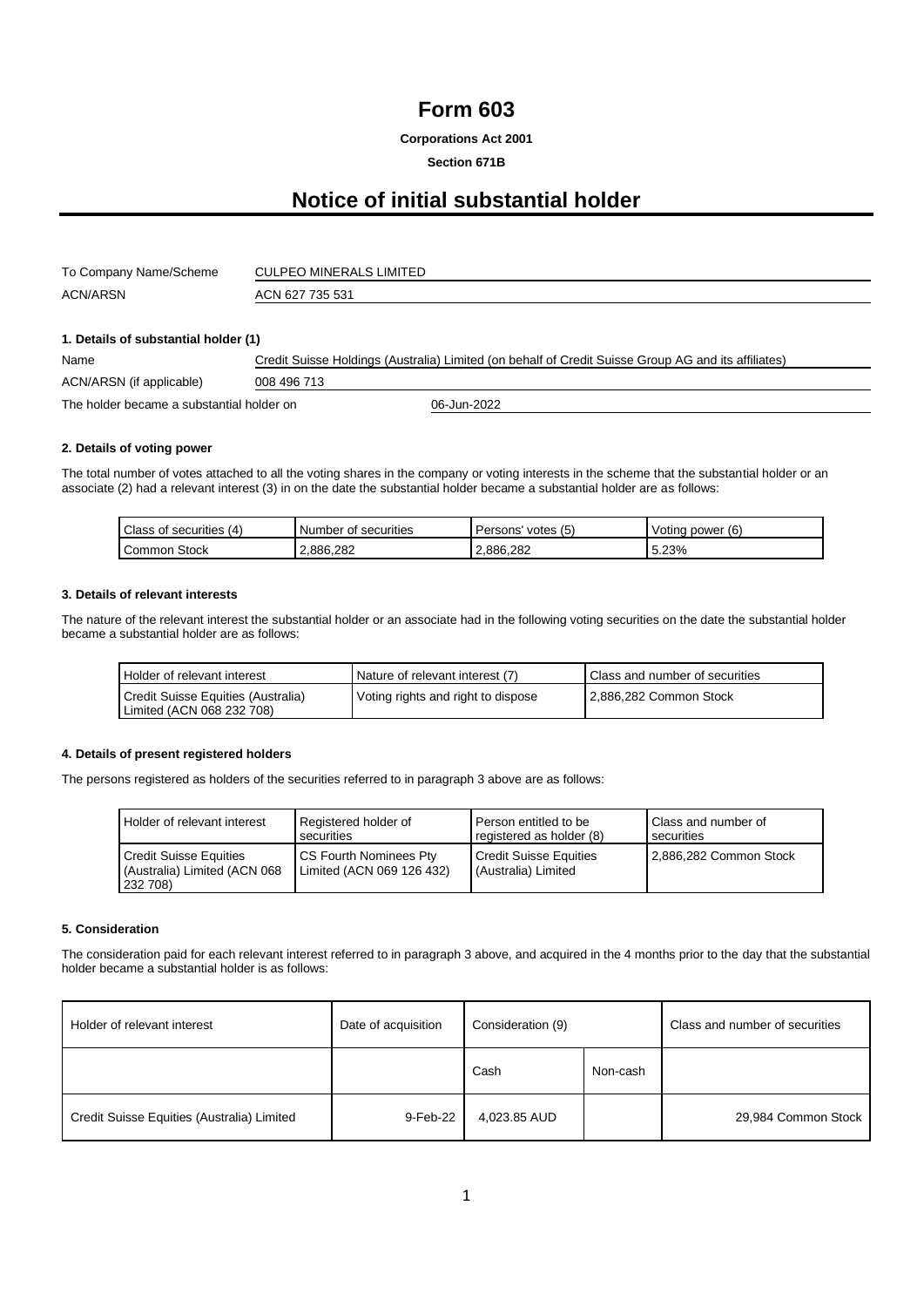| Credit Suisse Equities (Australia) Limited | 17-Feb-22 | 2,600.00 AUD   | -20,000 Common Stock    |
|--------------------------------------------|-----------|----------------|-------------------------|
| Credit Suisse Equities (Australia) Limited | 23-Feb-22 | 260.00 AUD     | 2,000 Common Stock      |
| Credit Suisse Equities (Australia) Limited | 25-Feb-22 | 1,774.50 AUD   | 15,000 Common Stock     |
| Credit Suisse Equities (Australia) Limited | 7-Mar-22  | 1,725.00 AUD   | 15,000 Common Stock     |
| Credit Suisse Equities (Australia) Limited | 8-Mar-22  | 1,849.50 AUD   | 15,000 Common Stock     |
| Credit Suisse Equities (Australia) Limited | 21-Mar-22 | 575.00 AUD     | 5,000 Common Stock      |
| Credit Suisse Equities (Australia) Limited | 21-Mar-22 | 146,419.90 AUD | -1,331,090 Common Stock |
| Credit Suisse Equities (Australia) Limited | 29-Mar-22 | 2,449.08 AUD   | 20,409 Common Stock     |
| Credit Suisse Equities (Australia) Limited | 30-Mar-22 | 255,643.63 AUD | 706,393 Common Stock    |
| Credit Suisse Equities (Australia) Limited | 30-Mar-22 | 607,707.32 AUD | 1,618,395 Common Stock  |
| Credit Suisse Equities (Australia) Limited | 31-Mar-22 | 49,298.44 AUD  | 190,268 Common Stock    |
| Credit Suisse Equities (Australia) Limited | 31-Mar-22 | 32,187.26 AUD  | 131,915 Common Stock    |
| Credit Suisse Equities (Australia) Limited | 1-Apr-22  | 603,185.33 AUD | -1,581,918 Common Stock |
| Credit Suisse Equities (Australia) Limited | 1-Apr-22  | 9,235.76 AUD   | 34,005 Common Stock     |
| Credit Suisse Equities (Australia) Limited | 1-Apr-22  | 39,775.27 AUD  | 148,194 Common Stock    |
| Credit Suisse Equities (Australia) Limited | 1-Apr-22  | 249,184.91 AUD | -667,877 Common Stock   |
| Credit Suisse Equities (Australia) Limited | 4-Apr-22  | 11,909.80 AUD  | 47,000 Common Stock     |
| Credit Suisse Equities (Australia) Limited | 4-Apr-22  | 51,855.92 AUD  | -206,515 Common Stock   |
| Credit Suisse Equities (Australia) Limited | 4-Apr-22  | 52,686.86 AUD  | -202,954 Common Stock   |
| Credit Suisse Equities (Australia) Limited | 5-Apr-22  | 6,898.25 AUD   | 27,505 Common Stock     |
| Credit Suisse Equities (Australia) Limited | 5-Apr-22  | 9,518.01 AUD   | 36,650 Common Stock     |
| Credit Suisse Equities (Australia) Limited | 5-Apr-22  | 9,456.79 AUD   | -34,005 Common Stock    |
| Credit Suisse Equities (Australia) Limited | 5-Apr-22  | 31,133.64 AUD  | -120,300 Common Stock   |
| Credit Suisse Equities (Australia) Limited | 6-Apr-22  | 18,950.50 AUD  | -75,500 Common Stock    |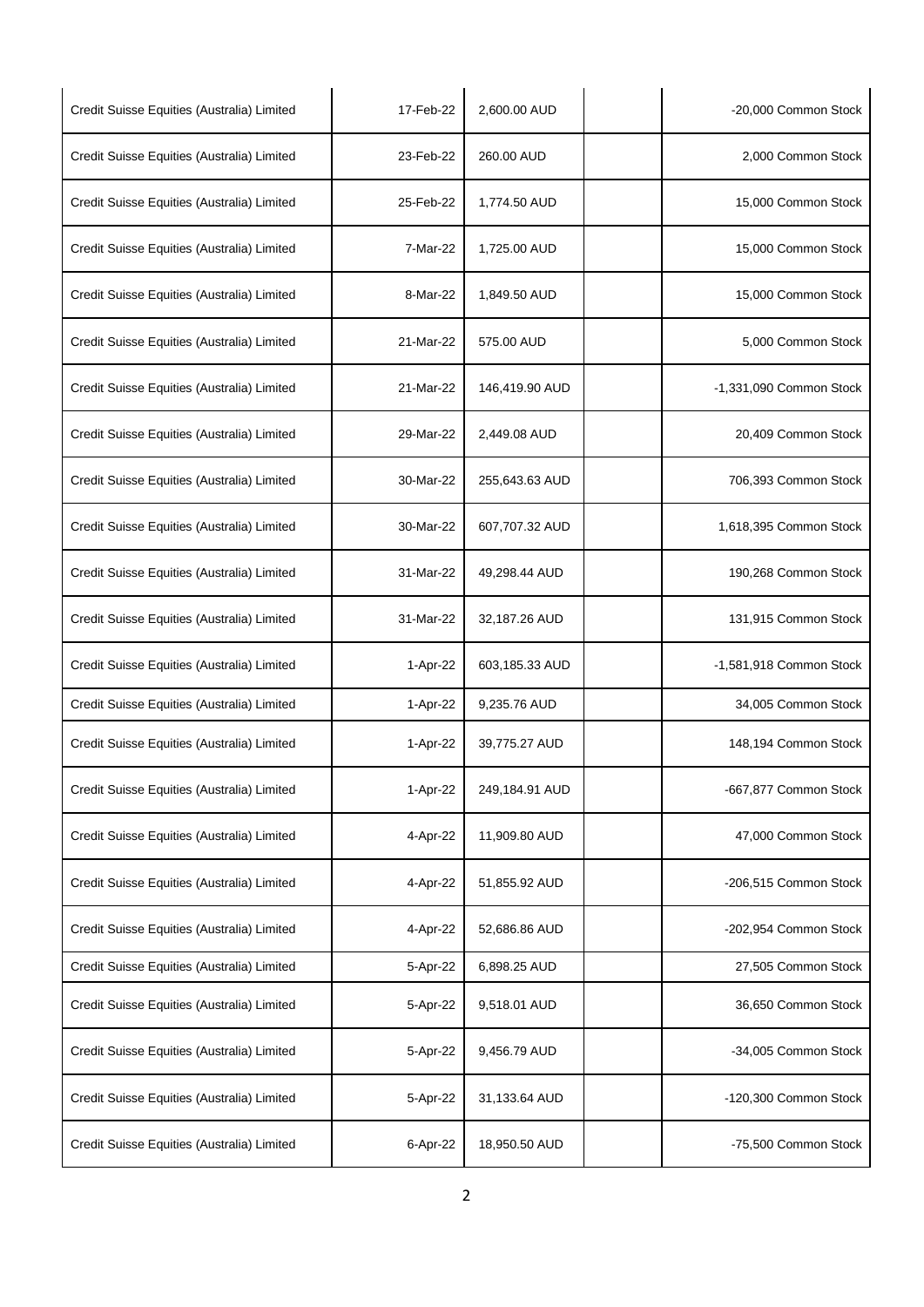| Credit Suisse Equities (Australia) Limited | 7-Apr-22  | 5,643.00 AUD  | -22,500 Common Stock |
|--------------------------------------------|-----------|---------------|----------------------|
| Credit Suisse Equities (Australia) Limited | 7-Apr-22  | 9,925.32 AUD  | -38,650 Common Stock |
| Credit Suisse Equities (Australia) Limited | 8-Apr-22  | 2,120.75 AUD  | -8,500 Common Stock  |
| Credit Suisse Equities (Australia) Limited | 8-Apr-22  | 23.00 AUD     | 100 Common Stock     |
| Credit Suisse Equities (Australia) Limited | 11-Apr-22 | 798.53 AUD    | -3,398 Common Stock  |
| Credit Suisse Equities (Australia) Limited | 11-Apr-22 | 7,950.76 AUD  | 33,833 Common Stock  |
| Credit Suisse Equities (Australia) Limited | 11-Apr-22 | 1,680.00 AUD  | 7,000 Common Stock   |
| Credit Suisse Equities (Australia) Limited | 12-Apr-22 | 156.00 AUD    | -650 Common Stock    |
| Credit Suisse Equities (Australia) Limited | 12-Apr-22 | 2,250.00 AUD  | 10,000 Common Stock  |
| Credit Suisse Equities (Australia) Limited | 13-Apr-22 | 1,607.90 AUD  | -7,000 Common Stock  |
| Credit Suisse Equities (Australia) Limited | 13-Apr-22 | 24.00 AUD     | -100 Common Stock    |
| Credit Suisse Equities (Australia) Limited | 13-Apr-22 | 49,703.92 AUD | 216,104 Common Stock |
| Credit Suisse Equities (Australia) Limited | 14-Apr-22 | 7,268.46 AUD  | -31,602 Common Stock |
| Credit Suisse Equities (Australia) Limited | 14-Apr-22 | 2,962.88 AUD  | 12,608 Common Stock  |
| Credit Suisse Equities (Australia) Limited | 14-Apr-22 | 4,926.00 AUD  | 20,000 Common Stock  |
| Credit Suisse Equities (Australia) Limited | 19-Apr-22 | 4,208.54 AUD  | -18,298 Common Stock |
| Credit Suisse Equities (Australia) Limited | 19-Apr-22 | 5,602.36 AUD  | 22,700 Common Stock  |
| Credit Suisse Equities (Australia) Limited | 20-Apr-22 | 2,775.61 AUD  | -11,329 Common Stock |
| Credit Suisse Equities (Australia) Limited | 21-Apr-22 | 500.00 AUD    | -2,000 Common Stock  |
| Credit Suisse Equities (Australia) Limited | 21-Apr-22 | 1,164.93 AUD  | -4,510 Common Stock  |
| Credit Suisse Equities (Australia) Limited | 21-Apr-22 | 2,171.62 AUD  | 9,871 Common Stock   |
| Credit Suisse Equities (Australia) Limited | 22-Apr-22 | 1,175.00 AUD  | -5,000 Common Stock  |
| Credit Suisse Equities (Australia) Limited | 22-Apr-22 | 4,100.40 AUD  | -18,000 Common Stock |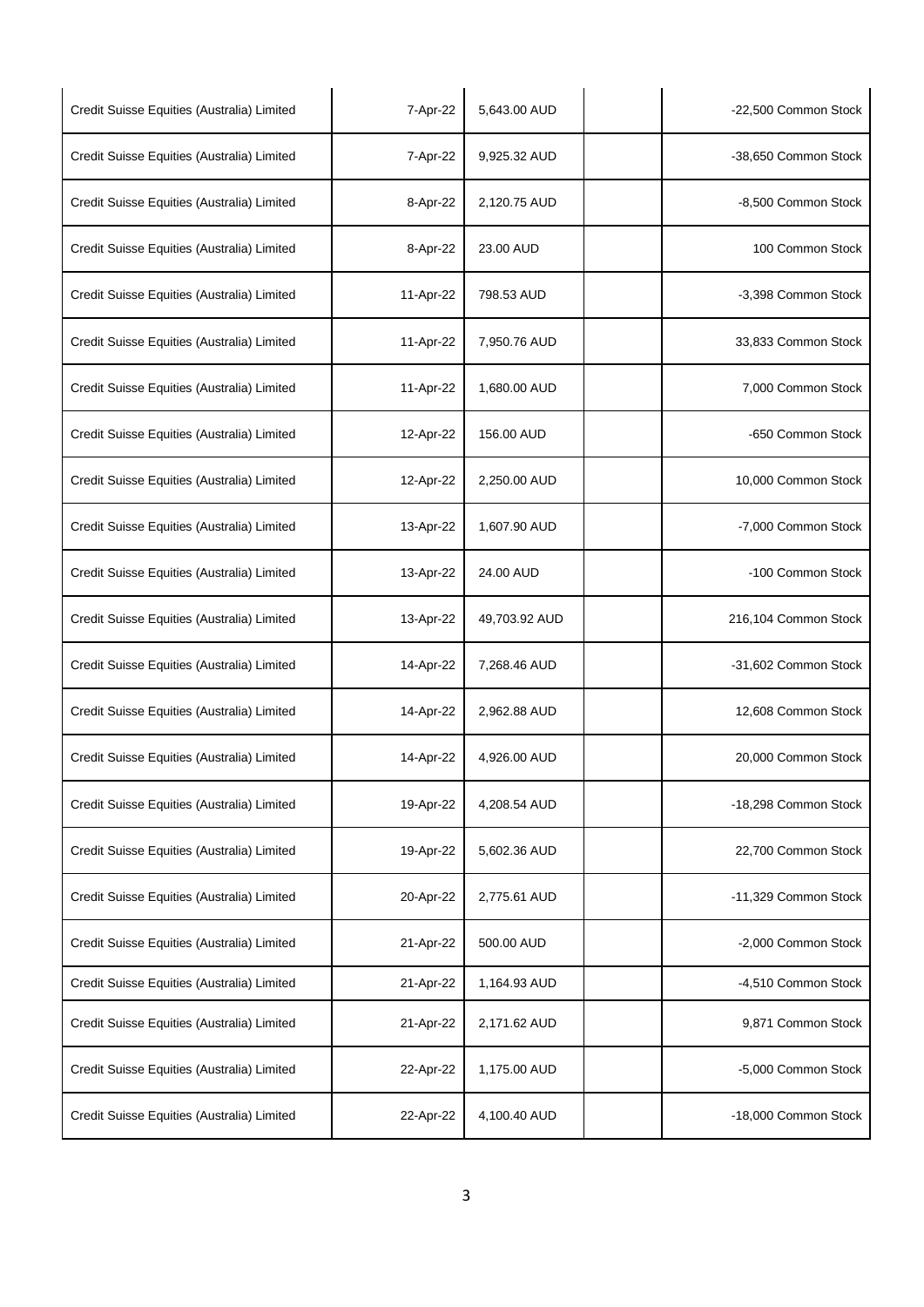| Credit Suisse Equities (Australia) Limited | 22-Apr-22 | 2,186.78 AUD   | 9,719 Common Stock    |
|--------------------------------------------|-----------|----------------|-----------------------|
| Credit Suisse Equities (Australia) Limited | 26-Apr-22 | 4,420.00 AUD   | 17,000 Common Stock   |
| Credit Suisse Equities (Australia) Limited | 26-Apr-22 | 6,502.60 AUD   | 26,000 Common Stock   |
| Credit Suisse Equities (Australia) Limited | 27-Apr-22 | 4,179.80 AUD   | 20,899 Common Stock   |
| Credit Suisse Equities (Australia) Limited | 28-Apr-22 | 3,656.70 AUD   | -17,000 Common Stock  |
| Credit Suisse Equities (Australia) Limited | 28-Apr-22 | 6,437.60 AUD   | -26,000 Common Stock  |
| Credit Suisse Equities (Australia) Limited | 28-Apr-22 | 101,745.00 AUD | 510,000 Common Stock  |
| Credit Suisse Equities (Australia) Limited | 29-Apr-22 | 1,742.09 AUD   | -8,498 Common Stock   |
| Credit Suisse Equities (Australia) Limited | 29-Apr-22 | 5,254.49 AUD   | 24,037 Common Stock   |
| Credit Suisse Equities (Australia) Limited | 3-May-22  | 2,168.01 AUD   | 11,118 Common Stock   |
| Credit Suisse Equities (Australia) Limited | 4-May-22  | 2,095.32 AUD   | 11,028 Common Stock   |
| Credit Suisse Equities (Australia) Limited | 5-May-22  | 1,901.33 AUD   | -10,007 Common Stock  |
| Credit Suisse Equities (Australia) Limited | 9-May-22  | 2,004.64 AUD   | 11,792 Common Stock   |
| Credit Suisse Equities (Australia) Limited | 11-May-22 | 2,126.87 AUD   | -10,907 Common Stock  |
| Credit Suisse Equities (Australia) Limited | 11-May-22 | 15,567.20 AUD  | 88,000 Common Stock   |
| Credit Suisse Equities (Australia) Limited | 11-May-22 | 1,200.00 AUD   | 6,000 Common Stock    |
| Credit Suisse Equities (Australia) Limited | 12-May-22 | 3,875.00 AUD   | -25,000 Common Stock  |
| Credit Suisse Equities (Australia) Limited | 13-May-22 | 7,140.20 AUD   | -38,000 Common Stock  |
| Credit Suisse Equities (Australia) Limited | 13-May-22 | 1,080.00 AUD   | -6,000 Common Stock   |
| Credit Suisse Equities (Australia) Limited | 13-May-22 | 2,006.17 AUD   | 12,943 Common Stock   |
| Credit Suisse Equities (Australia) Limited | 16-May-22 | 19,148.24 AUD  | -126,391 Common Stock |
| Credit Suisse Equities (Australia) Limited | 16-May-22 | 4,130.89 AUD   | 28,025 Common Stock   |
| Credit Suisse Equities (Australia) Limited | 17-May-22 | 85,745.68 AUD  | -544,417 Common Stock |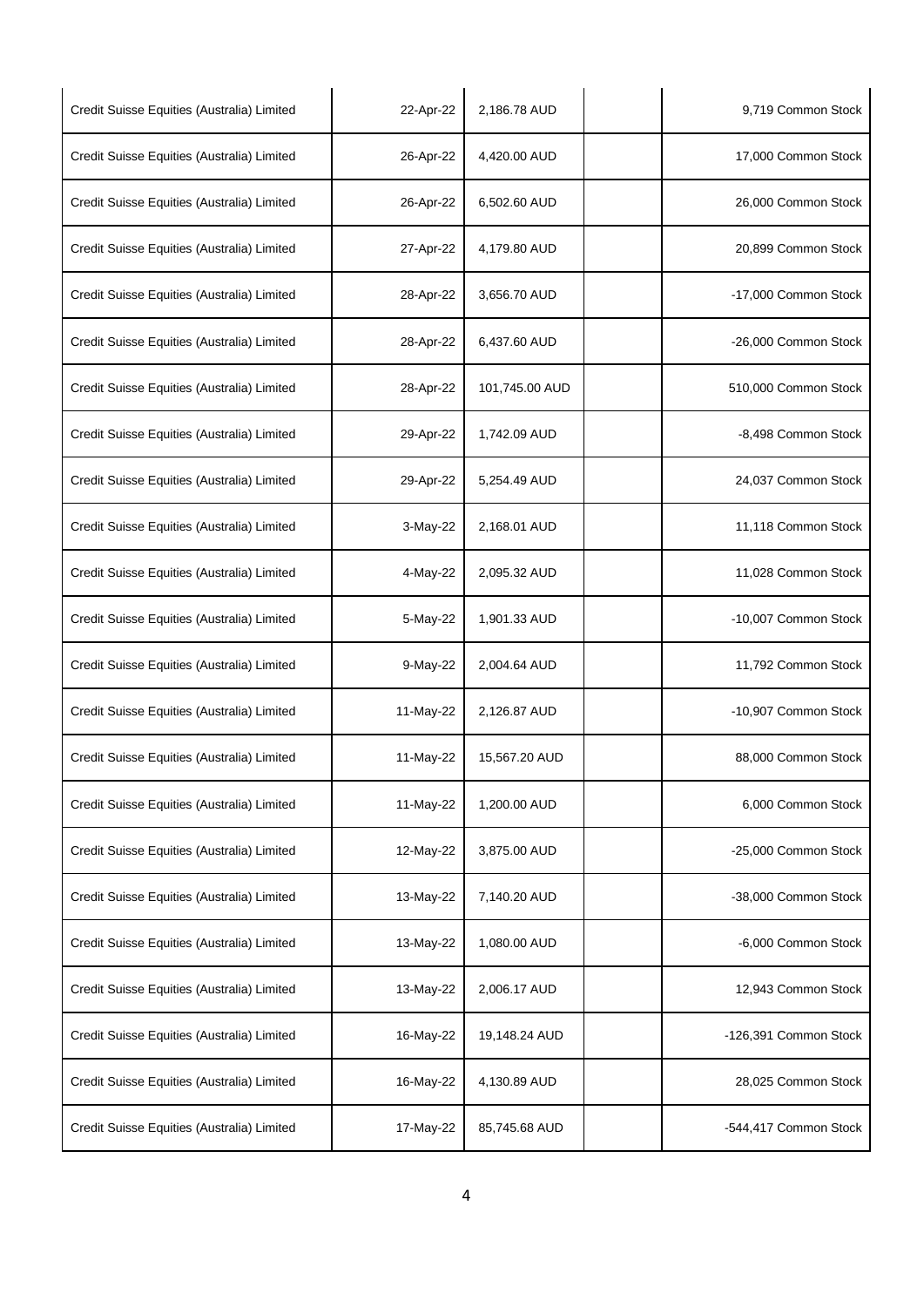| Credit Suisse Equities (Australia) Limited | 17-May-22 | 21,466.41 AUD  | -133,914 Common Stock  |
|--------------------------------------------|-----------|----------------|------------------------|
| Credit Suisse Equities (Australia) Limited | 17-May-22 | 2,063.60 AUD   | 14,740 Common Stock    |
| Credit Suisse Equities (Australia) Limited | 23-May-22 | 22,153.50 AUD  | 135,000 Common Stock   |
| Credit Suisse Equities (Australia) Limited | 25-May-22 | 2,020.04 AUD   | -12,454 Common Stock   |
| Credit Suisse Equities (Australia) Limited | 26-May-22 | 10,512.30 AUD  | -67,000 Common Stock   |
| Credit Suisse Equities (Australia) Limited | 27-May-22 | 948.14 AUD     | -6,117 Common Stock    |
| Credit Suisse Equities (Australia) Limited | 27-May-22 | 2,052.46 AUD   | -12,615 Common Stock   |
| Credit Suisse Equities (Australia) Limited | 30-May-22 | 4,350.00 AUD   | -29,000 Common Stock   |
| Credit Suisse Equities (Australia) Limited | 31-May-22 | 1,388.03 AUD   | -8,955 Common Stock    |
| Credit Suisse Equities (Australia) Limited | 31-May-22 | 5,850.00 AUD   | -39,000 Common Stock   |
| Credit Suisse Equities (Australia) Limited | 1-Jun-22  | 6,000.00 AUD   | 40,000 Common Stock    |
| Credit Suisse Equities (Australia) Limited | 2-Jun-22  | 175.93 AUD     | -1,135 Common Stock    |
| Credit Suisse Equities (Australia) Limited | 2-Jun-22  | 2,076.75 AUD   | 13,845 Common Stock    |
| Credit Suisse Equities (Australia) Limited | 3-Jun-22  | 8,106.46 AUD   | -52,537 Common Stock   |
| Credit Suisse Equities (Australia) Limited | 6-Jun-22  | 623,420.51 AUD | 1,902,993 Common Stock |
| Credit Suisse Equities (Australia) Limited | 6-Jun-22  | 283,954.14 AUD | 884,868 Common Stock   |
| Credit Suisse Equities (Australia) Limited | 6-Jun-22  | 4,109.85 AUD   | 13,894 Common Stock    |

## **6. Associates**

The reasons the persons named in paragraph 3 above are associates of the substantial holder are as follows:

| Name and ACN/ARSN (if applicable)                               | Nature of association  |
|-----------------------------------------------------------------|------------------------|
| Credit Suisse Equities (Australia) Limited<br>(ACN 068 232 708) | Related Body Corporate |